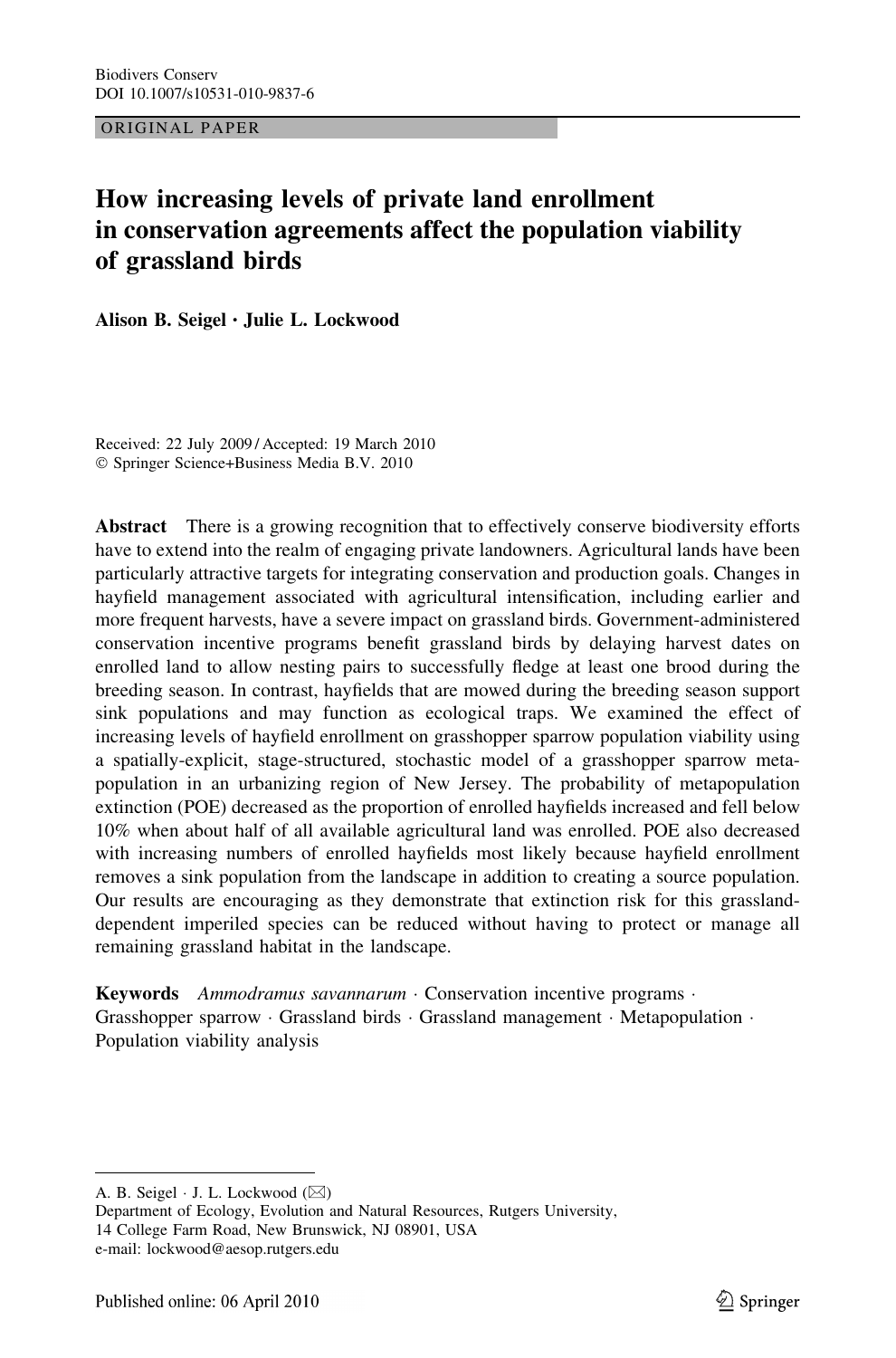# Introduction

The need to consider the conservation of biodiversity through the lens of private land ownership is critical because private lands house a large number of imperiled species (Knight [1999;](#page-13-0) Robles et al. [2008\)](#page-14-0) and dominate land uses in many countries (Mattison and Norris [2005](#page-13-0)). Agricultural lands have been particularly attractive targets for integrating conservation and production goals (Pejchar and Press [2006](#page-13-0); Mattison and Norris [2005;](#page-13-0) Van Buskirk and Willi [2004](#page-14-0)). The loss of agricultural landscapes via residential and industrial development can be rapid and thus citizens see these lands as opportunities to preserve open space (Ernst and Wallace [2008\)](#page-13-0). In addition, governments and conservation organizations have found a receptive audience in farmers that would like to deintensify their production practices and instead adopt biodiversity friendly management in exchange for payments (Kabii and Horwitz [2006\)](#page-13-0). The effectiveness of these land enrollment programs has recently been evaluated in terms of their ability to support a diverse set of species (e.g., Van Buskirk and Willi [2004](#page-14-0)). However, there are far fewer studies that view effectiveness through the lens of metapopulation ecology, thereby recognizing that each enrolled farm may serve as a subpopulation for a threatened or endangered species (Perlut et al. [2008a\)](#page-14-0). From this perspective, effectiveness is a product of the number of farms enrolled in a region, the proximity of these farms relative to one another, and the biological impact of the farms that are not enrolled. Here we explore these issues within the context of the conservation of North American grassland birds, however the methods we develop and the conclusions we draw should be applicable to any private land set-aside program.

For several decades North American grassland birds have been experiencing continental-scale population declines so consistent that they constitute a conservation crisis (Peterjohn and Sauer [1999;](#page-14-0) Brennan and Kuvlesky [2005](#page-13-0); Sauer et al. [2008\)](#page-14-0). A variety of factors have contributed to these declines including habitat loss and fragmentation, brood parasitism, and reforestation (Peterjohn and Sauer [1999](#page-14-0); Norment [2002](#page-13-0)). Because most native grassland habitat in North America has been converted to farmland, many grassland bird species have become highly dependent upon agricultural grasslands (hayfields) for breeding habitat throughout their ranges. Consequently, changes in hayfield management associated with agricultural intensification have a particularly severe impact on these grassland birds (Bollinger et al. [1990](#page-13-0); Murphy [2003](#page-13-0); Perlut et al. [2006;](#page-13-0) Askins et al. [2007](#page-13-0)). Farmers are harvesting hay earlier and more frequently during the breeding cycle of grassland birds causing a reduction in productivity and survival (Bollinger et al. [1990](#page-13-0); Troy et al. [2005;](#page-14-0) Perlut et al. [2006](#page-13-0), [2008b](#page-14-0)). Hayfields undergoing such intensified management function as ecological traps for grassland birds because they appear to be suitable, high quality nesting habitat at the onset of the breeding season despite acting as population sinks during the breeding season (Gates and Gysel [1978;](#page-13-0) Kershner and Bollinger [1996;](#page-13-0) Perlut et al. [2006](#page-13-0)).

The United States Department of Agriculture (USDA) administers several voluntary private land enrollment programs that offer financial incentives to convert environmentally sensitive cropland to hayfield. Enrollment conditions typically call for delayed mowing of the hayfields such that grassland birds can successfully fledge their first, or sometimes their only, broods for the year. Thus, these enrollment programs provide conservation benefits while also providing the farmer with a commercially viable product. The Conservation Reserve Program (CRP) is the largest of the private lands conservation programs in the United States with over 11 million ha enrolled in various types of grassland in 2007 (Barbarika [2007\)](#page-13-0). Landowners typically enroll for 10–15 years and receive annual rental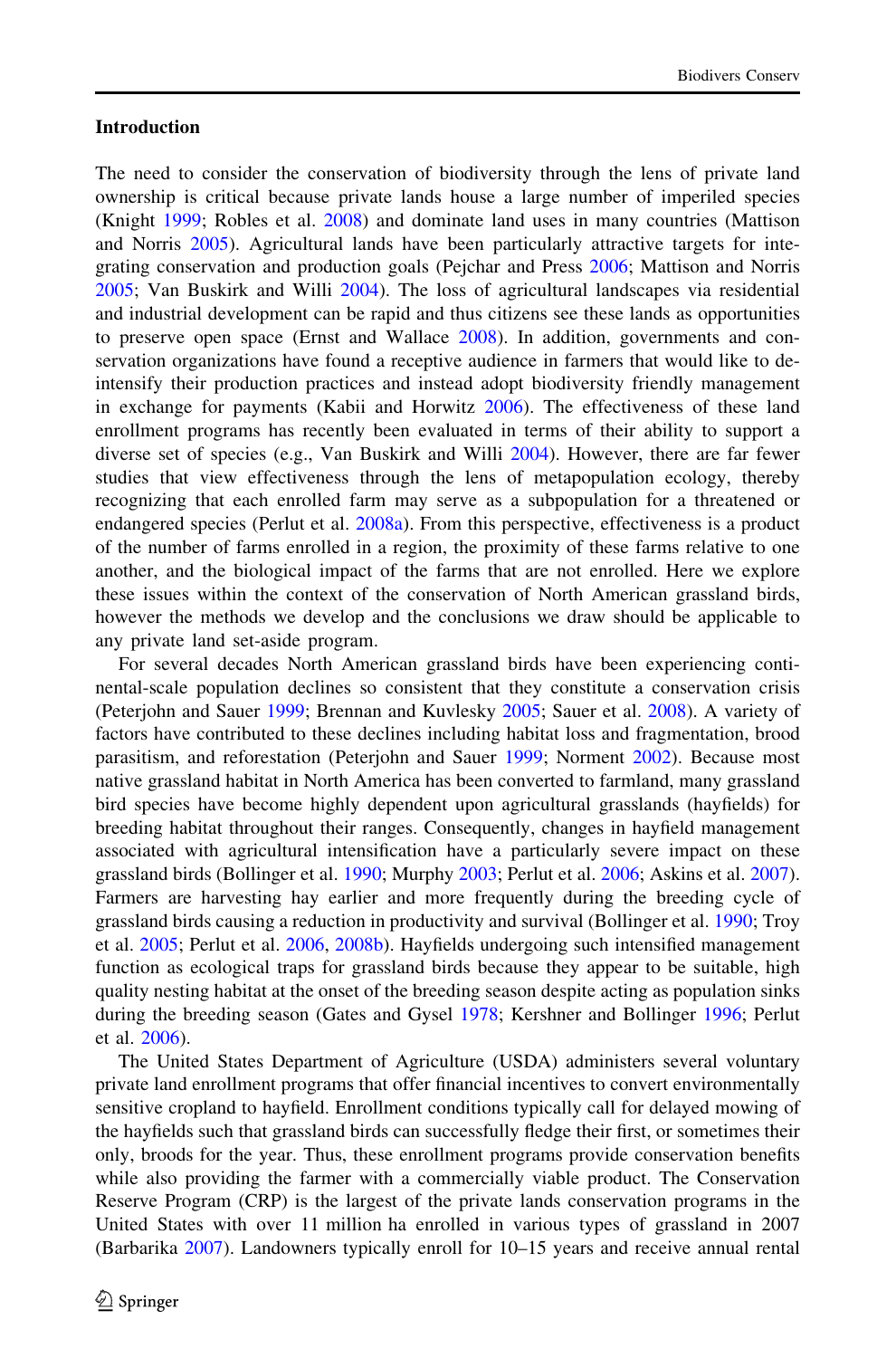payments based on the value of the land and cost-share assistance to establish approved conservation practices. The Wildlife Habitat Incentive Program (WHIP) promotes the creation of high quality wildlife habitat by offering technical assistance and up to 75% cost-share to landowners to establish and improve wildlife habitat during a 5–10 year contract.

In New Jersey, landowner incentive programs play a vital role in the grassland bird conservation effort. New Jersey is one of the most rapidly urbanizing states in the country. Over 6,000 ha of open space were converted to urban development annually between 1995 and 2002, increasing the total proportion of urbanized land in the state to 30% by the end of this period. During that time, agricultural land experienced greater losses than any other land use (22,000 ha), and more specifically, grasslands/hayfields were impacted most severely with an almost 5% reduction in total area (Hasse and Lathrop [2008](#page-13-0)). This trend has made the remaining parcels essential to the future success of grassland bird conservation in the state.

The Central Piedmont Plains (CP Plains), a sub-section of the 20–30 mile belt of piedmont plains running through the center of New Jersey, contains some of the most extensive agricultural complexes left in the state. There are 36,000 ha of agricultural land, including hayfields, in this region providing critical breeding habitat for the state's threatened and endangered grassland birds. Management of the remaining grasslands however, may be equally as important as their presence. Hayfields that persist in the landscape, but where early mowing still takes place, may be detrimental to the persistence of grassland bird populations if they are functioning as ecological traps. In this case, it is necessary to document the effectiveness of conservation incentive programs within a metapopulation context because all hayfields are not created equal in terms of their benefit to grassland bird population persistence.

Using the population viability analysis software, RAMAS GIS, we developed a spatially-explicit, stage-structured, stochastic model of the grasshopper sparrow (Ammodramus savannarum) metapopulation in the Central Piedmont Plains of New Jersey. We used the grasshopper sparrow as a model species because it is a ground-nesting, grassland obligate that breeds from 20 May through 30 July (Vickery [1996](#page-14-0)). Between 1966 and 2007 the grasshopper sparrow experienced a range-wide population decline of 3.54% per year (Sauer et al. [2008\)](#page-14-0). A considerably higher rate of decline, 15.8%, occurred within the state of New Jersey where it is listed as threatened. Thus, the persistence of the grasshopper sparrow is a good indicator of how successful New Jersey and similarly urbanizing landscapes are in utilizing private land incentive programs in sustaining threatened species.

#### **Methods**

#### Metapopulation spatial structure

To build our metapopulation, we imported the New Jersey Landscape Project grassland layer into the Spatial Data program of RAMAS GIS. This remotely sensed dataset contained 11,700 ha of agricultural 'grasslands' within our study area representing 126 patches ranging in size from 11 to 2,209 ha (Fig. [1\)](#page-3-0). Some of these 126 patches lie very close to one another and thus could be considered the same subpopulation within the full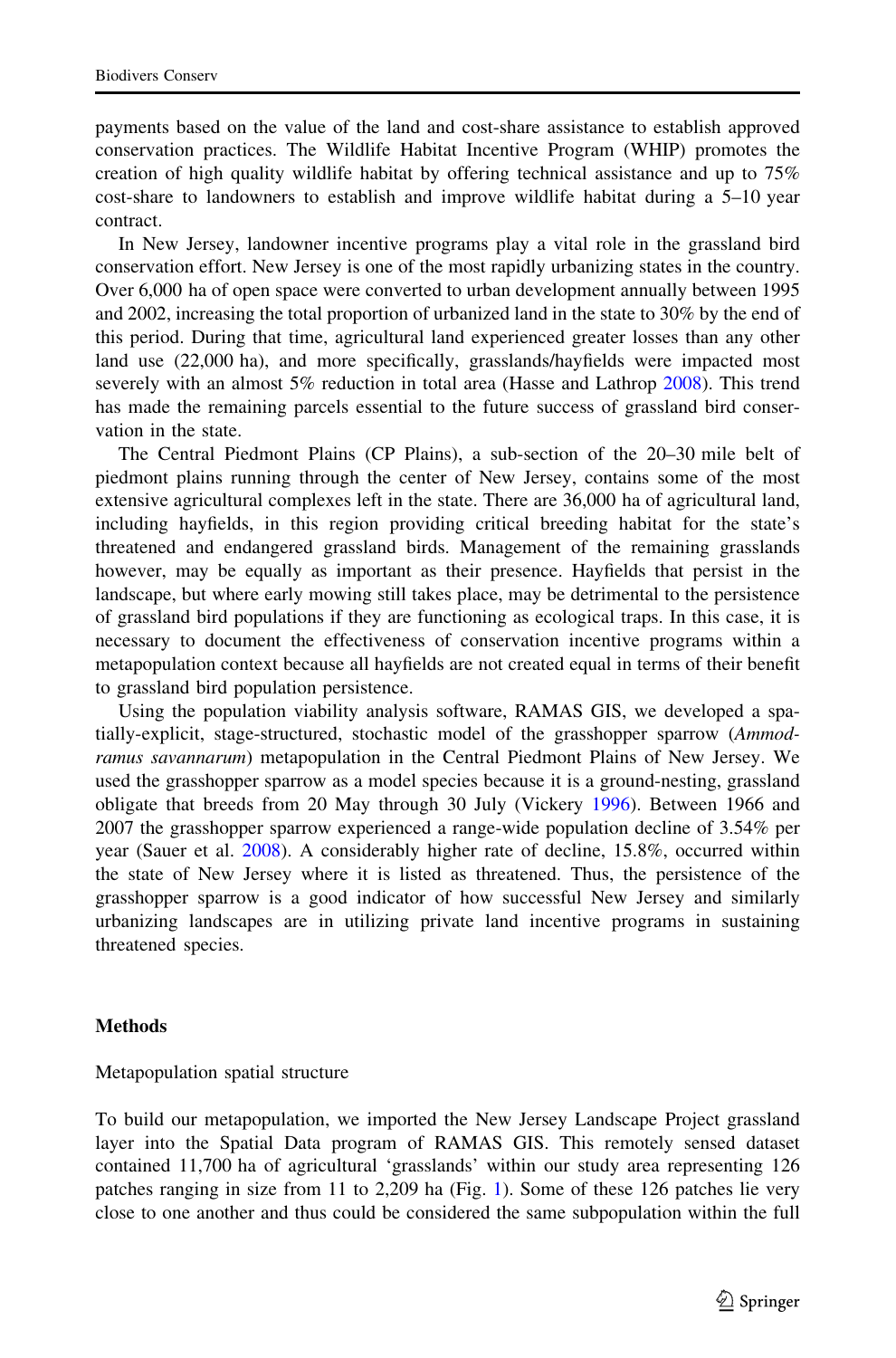<span id="page-3-0"></span>

Fig. 1 Map of New Jersey Central Piedmont Plains grasshopper metapopulation. Metapopulation patches were delineated using New Jersey Landscape Project grassland habitat maps, designation of habitat suitability thresholds, and a 40 m neighborhood distance. There are 96 patches totaling 4,694 ha of suitable hayfield habitat

grasshopper sparrow metapopulation. Thus we used the Spatial Data program to clump close patches into one subpopulation. This program merges two or more patches if they are separated by a distance less than or equal to a user-specified neighborhood distance. We chose a neighborhood distance of 40 m based on our knowledge of grasshopper sparrow site fidelity and on-the-ground surveys of hayfields. We found that marked sparrows (see below for details on mark-recapture efforts) were unlikely to move across roads and other unsuitable habitat (e.g., forest) once they established breeding territories, thus perceiving those habitats as patch boundaries. After exploring a range of neighborhood distances and the resulting patch configuration, we determined that 40 m best approximated the patch configuration as would be perceived by the sparrows. After the Spatial Data program identified the patch structure of the metapopulation, we removed any resultant patches smaller than 10 ha. Minimum area requirements for grasshopper sparrows vary substantially by region (Herkert [1994](#page-13-0); Vickery et al. [1994](#page-14-0); Johnson and Igl [2001\)](#page-13-0) and we found this value to be a conservative minimum based on our observations of hayfields in the CP plains. Our final estimate of total metapopulation extent was 4,694 ha, which included 96 subpopulations (hayfield patches). Mean grassland area per patch was 66.1 ha  $(SE = 17)$  and mean distance between patches was 11.3 km  $(SE = 0.1)$ .

From on-the-ground surveys of these patches, we found that they frequently contained a mosaic of cropland, pasture, and hayfield. Grasshopper sparrows do not breed in cropland or horse pasture. We visited each of the 96 patches in the fall of 2007, and visually estimated the proportion of each that were currently suitable for sparrow breeding (i.e. hayfields). We reduced the carrying capacity of each patch based on the observed proportion of each patch that was determined to be hayfield.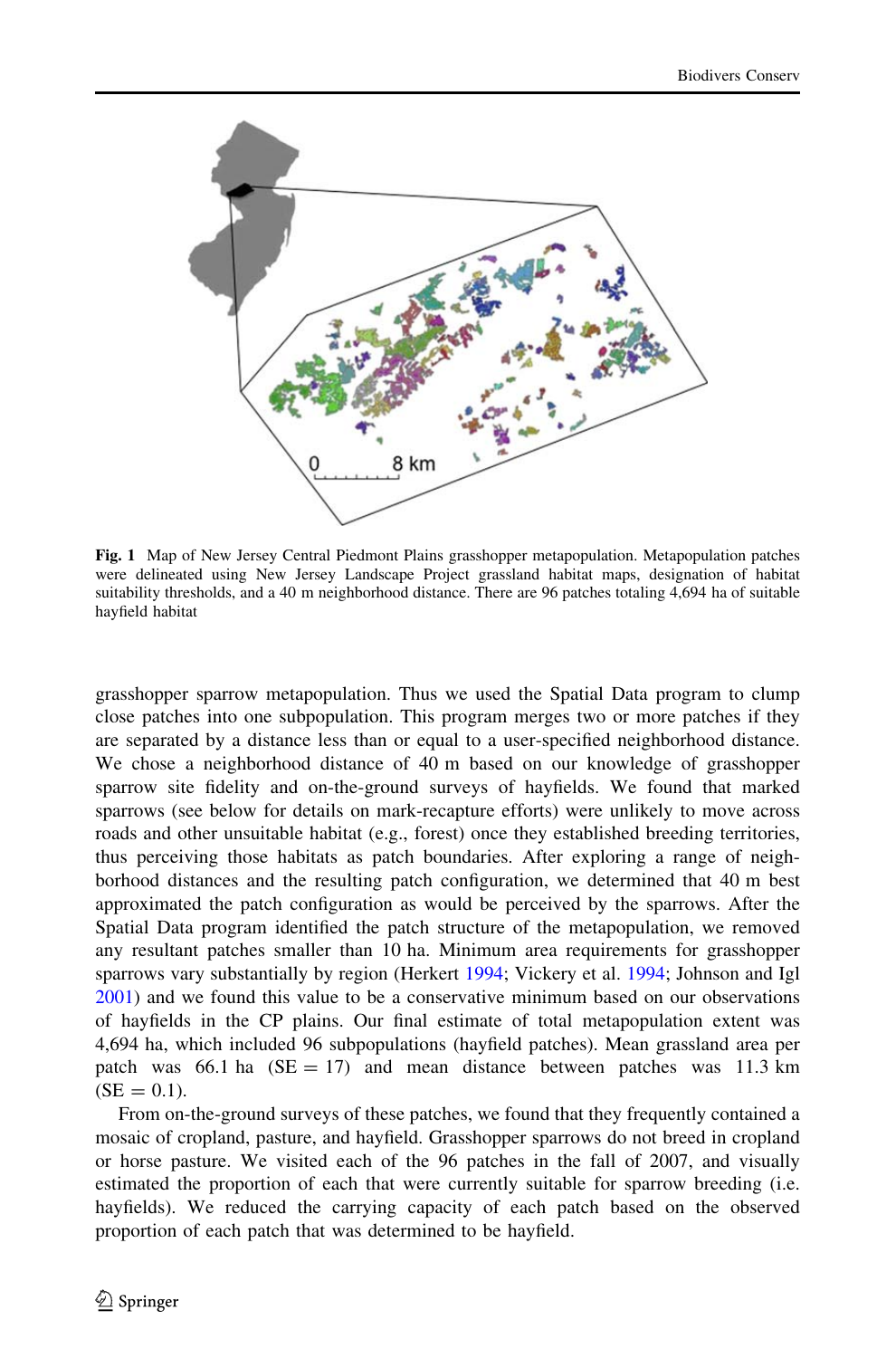#### <span id="page-4-0"></span>Model input

#### Stage matrix

We modeled grasshopper sparrow population dynamics within each patch using a stagestructured, stochastic (Leslie) matrix model with juvenile and adult stages. We considered birds to be juveniles from the time they fledged through the end of their first breeding season. The matrix was built under the following assumptions: (1) all reproduction occurred in a relatively short breeding season (''birth-pulse''), (2) the population was censused directly after each breeding season, (3) there was no mortality between the onset of breeding and the census, (4) the maternity rate (number of offspring per breeder) is the same for returning juveniles and adults, (5) vital rates are the same for all adults regardless of age. Thus, our general stage matrix took the following form,

$$
S_j \cdot M \quad S_a \cdot M
$$

$$
S_j \quad S_a
$$

where  $S_i$  is the survival rate of juveniles;  $S_a$  is the survival rate of adults; and M is maternity or the number of total offspring per breeder. In the top row,  $S_i \cdot M$  is the returning juvenile fecundity and  $S_a \cdot M$  is adult fecundity. We built two stage matrices to simulate population dynamics within hayfield patches that were mowed mid-breeding season (Mow stage matrix) and patches that were mowed after the breeding season had concluded (No Mow stage matrix) (Table 1). We estimated survival and maternity rates based on data we collected within a 70 ha field in the CP Plains study area (Skeet Shoot Field) that was not mowed until after the breeding season, and from published sources (McCoy et al. [1999;](#page-13-0) Jones [2000;](#page-13-0) Gill et al. [2006\)](#page-13-0).

The maternity estimate in the No Mow stage matrix was derived by averaging the maternity estimate from our field observation at Skeet Shoot Field with three published values of grasshopper sparrow maternity taken within fields that were not mowed during the breeding season (McCoy et al. [1999;](#page-13-0) Jones [2000](#page-13-0)). Using the Mayfield Method for determining nest success, we calculated 84% overall nest success based on our observations from Skeet Shoot Field ( $n = 16$ , SE = 0.16; Mayfield [1975](#page-13-0); White and Burnham

| Matrix    | M    | $S_a$ | $S_i$ | $F_a$ | $F_i$ |
|-----------|------|-------|-------|-------|-------|
| No Mow    |      |       |       |       |       |
| Mean      | 2.41 | 0.64  | 0.32  | 1.54  | 0.77  |
| <b>SD</b> | 0.44 | 0.12  | 0.06  | 0.88  | 0.39  |
| Mow       |      |       |       |       |       |
| Mean      | 0.92 | 0.50  | 0.25  | 0.46  | 0.23  |
| <b>SD</b> | 0.17 | 0.094 | 0.047 | 0.12  | 0.05  |
|           |      |       |       |       |       |

Table 1 Mean and standard deviation of stage matrix parameters used to model the New Jersey Central Piedmont Plains grasshopper sparrow metapopulation

Matrix elements were derived from a combination of direct observations in New Jersey and published values. See text for details. Maternity (*M*), adult survival  $(S_a)$ , juvenile survival  $(S_i)$ , adult fecundity  $(F_a = M \cdot S_a)$ , and juvenile fecundity  $(F_i = M \cdot S_i)$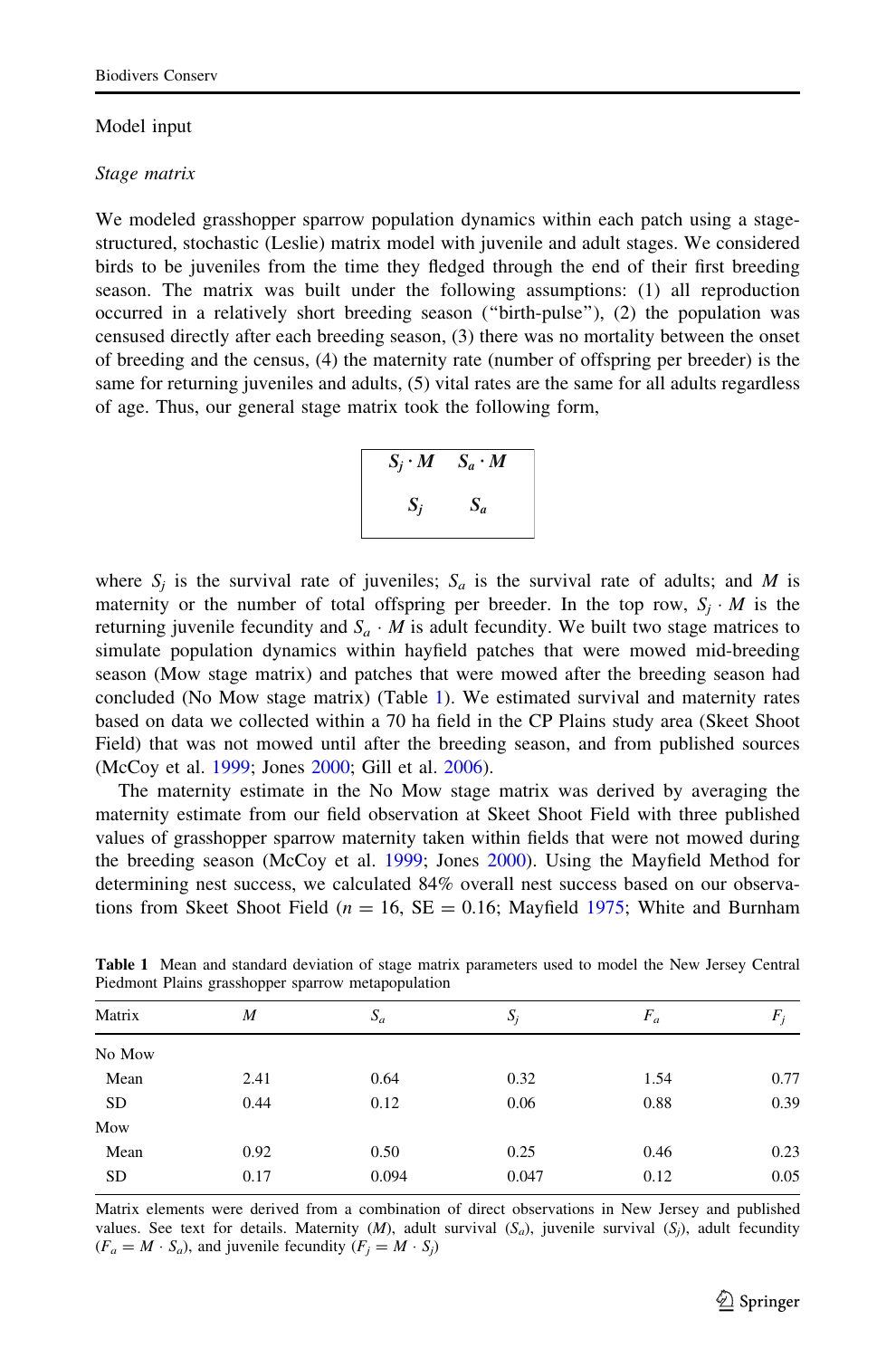[1999;](#page-14-0) Rotella et al. [2004](#page-14-0)). This value was higher than other published estimates, which ranged from  $41\%$  (McCoy et al. [1999\)](#page-13-0) to  $62\%$  (Jones [2000\)](#page-13-0). We observed an average of two broods per season, which is in agreement with other published observations (Vickery [1996\)](#page-14-0). Finally, we observed an average of 3.71 young per successful clutch ( $SE = 0.7$ ), with published estimates ranging from 3.78 ( $SE = 0.09$ ) (McCoy et al. [1999\)](#page-13-0) to 4.37  $(SE = 0.13)$  (Wray et al. [1982](#page-14-0)). Following the method used in Donovan et al. ([1995\)](#page-13-0) and McCoy et al. [\(1999](#page-13-0)), we combined the average number of broods per season, nest survival rates, and average number of young per successful clutch to produce a maternity value of  $3.35$  (SE = 0.55). Published estimates of grasshopper sparrow maternity within no-mow fields using the same, or very similar methods, ranged from  $1.66$  (SE = 0.08) (Jones [2000](#page-13-0)) to 2.61 ( $SE = 0.36$ ) (McCoy et al. [1999\)](#page-13-0). In our model, we used a maternity value of 2.41, which we derived by averaging three published estimates of maternity with our maternity estimate from Skeet Field (McCoy et al. [1999](#page-13-0); Jones [2000](#page-13-0)) (Table [1](#page-4-0)).

We calculated the survival rate of grasshopper sparrows in the No Mow stage matrix using both our field observations from Skeet Shoot Field and from published literature (Jones [2000](#page-13-0); Gill et al. [2006\)](#page-13-0). During two breeding seasons (2005–2006) we captured adult male sparrows in mist nets using song playbacks in known territories. We fitted each individual with a unique combination of color bands and an aluminum band issued by the US Fish and Wildlife Service. In 2006 and 2007 we re-sighted any banded individuals that returned to Skeet Shoot Field. Based on 3 years of banding-resight data, we calculated male adult survivorship as  $0.58$  (SE = 0.14) using standard Cormack–Jolly–Seber models within program MARK (White and Burnham [1999](#page-14-0)). Published survival estimates for grasshopper sparrows produced using similar methodologies range from 0.56 ( $SE = 0.09$ ) (Gill et al.  $2006$ ) to 0.77 (SE = 0.07) (Jones  $2000$ ). After combining our field-derived estimate with these published estimates, our average estimate for adult survival in the model is 0.64 (Table [1](#page-4-0)). We could not calculate juvenile survival using our field data because too few juveniles were banded and re-sighted. The difficulty in directly estimating juvenile survival within passerines is well known, and thus our review of published literature resulted in no other estimates of juvenile survival of grasshopper sparrows. We thus set juvenile survival as half that of adults (Table [1](#page-4-0); Donovan et al. [1995;](#page-13-0) McCoy et al. [1999](#page-13-0)).

To construct our Mow stage matrix, we decreased the grasshopper sparrow adult and juvenile maternity estimates used in our No Mow stage matrix by 62% to simulate the effects of mid-breeding season mowing (Table [1](#page-4-0)). Perlut et al. ([2006](#page-13-0)) found that in Vermont hayfields that were mowed early in the breeding season (between 27 May and 11 June), and then mowed a second time in early to mid-July, savannah sparrow (Passerculus sandwichensis) fecundity was 62% lower than within fields mowed only once in the latebreeding season. We could not find similar information for grasshopper sparrows, however, both savannah and grasshopper sparrows typically produce two broods of similar clutch sizes during a breeding season and share other life history traits (Wheelwright et al. [1992;](#page-14-0) Wheelwright and Rising [1993](#page-14-0); Vickery [1996\)](#page-14-0). Because the savannah sparrow's breeding season extends 2 weeks later into August than the grasshopper sparrow's breeding season, savannah sparrows likely have a better chance for successful re-nesting after mowing. Consequently, we believe a reduction of 62% in grasshopper sparrow maternity due to mowing during the breeding season is a conservative estimate of the negative impact mowing has on their fecundity.

Using the same study system as their previous publication, Perlut et al. ([2008b](#page-14-0)) found that hayfield mowing regimes also influenced survival rates of adult savannah sparrows. Survival rates of breeding adults were 22% lower in hayfields mowed once early in the breeding season and once mid-breeding season than in hayfields mowed late in the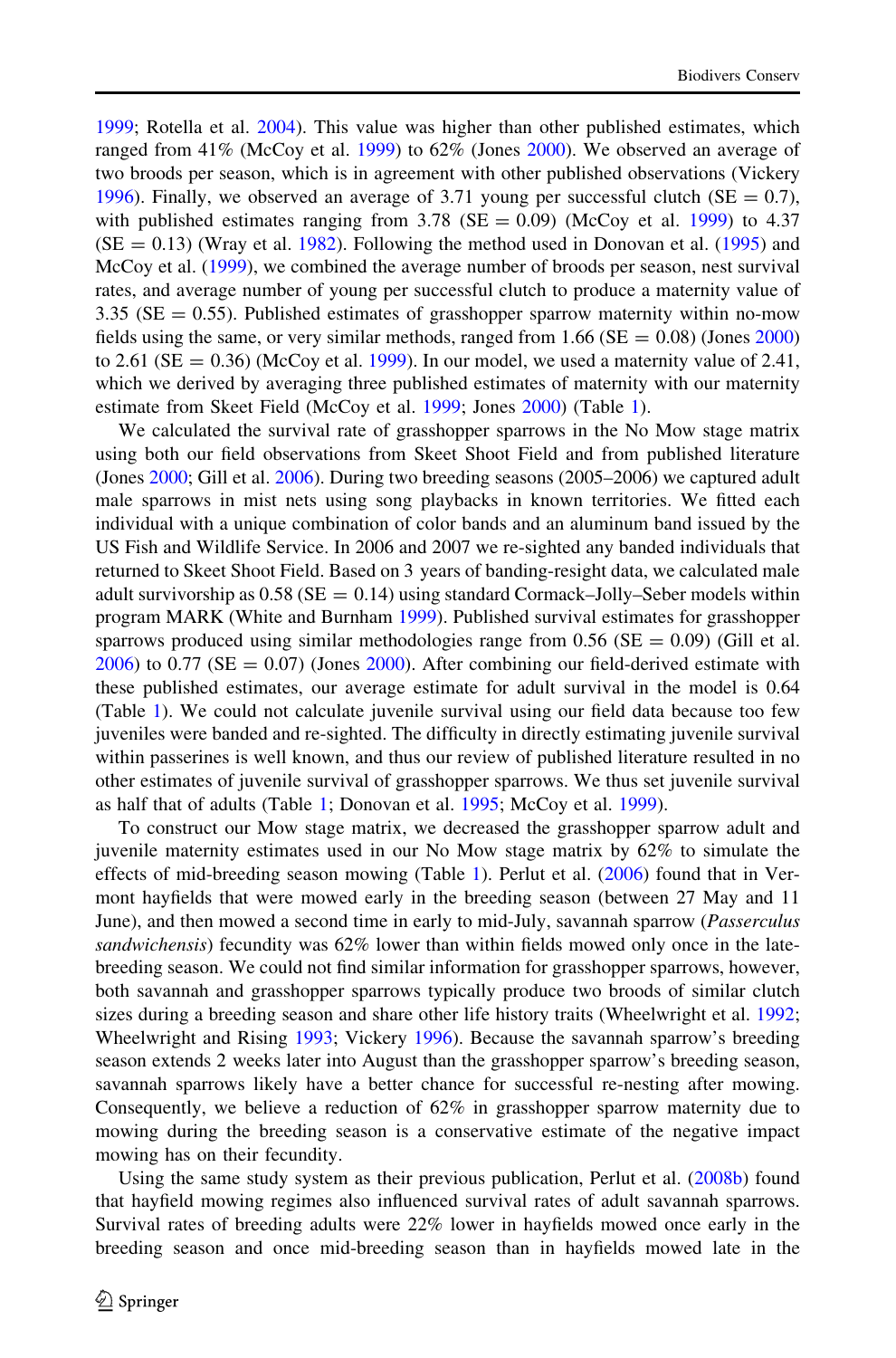<span id="page-6-0"></span>breeding season. Based on the findings of this study, we reduced adult grasshopper sparrow survival in our Mow stage matrix by 22%.

## Density dependence

We assigned the ceiling-type density dependence to all subpopulations with the carrying capacity serving as the ceiling. Thus, populations fluctuate according to the stage matrix and its variation. If the population rises above the ceiling then it is brought down to the carrying capacity within the next time step.

# Carrying capacity

We based carrying capacity on the area (ha) of hayfield present in each patch. We used 2 ha as a reasonable and conservative estimate of grasshopper sparrow territory size, making carrying capacity equal to the number of 2 ha territories that could be packed into the hayfield in each patch (Vickery [1996\)](#page-14-0).

# Environmental and demographic stochasticity

For each of the two stage matrices, we built a standard deviation matrix based on the average interannual variation in fecundities and survival rates caused by environmental changes (Table 2). We obtained standard deviation estimates for each matrix element by combining our observed variance estimates of maternity and survival generated from program MARK with the variance estimates derived within chosen published sources (see above) using the delta method (Akcakaya and Raphael [1998](#page-13-0)). To model the effects of interannual environmental variation on the vital rates for each population, we sampled fecundity and survival rates from random, lognormal distributions of the means in the stage matrix and the standard deviations in a standard deviation matrix. We also incorporated demographic stochasticity into the model by drawing the number of survivors at each time step from a binomial distribution and the number of offspring from a Poisson distribution (Akcakaya [1991\)](#page-13-0).

#### Correlation-distance function

The correlation of environmental variation experienced by populations within a metapopulation is inversely related to the distance between them (LaHaye et al. [1994](#page-13-0)). RAMAS

|                    | Mow stage<br>matrix | No Mow<br>stage matrix |
|--------------------|---------------------|------------------------|
| Juvenile fecundity | 0.0993              | 0.2982                 |
| Adult fecundity    | 0.2158              | 0.2479                 |
| Juvenile survival  | 0.2158              | 0.2479                 |
| Adult survival     | 0.4691              | 0.2060                 |
|                    |                     |                        |

Table 2 Elasticity analysis results for the Mow and No Mow stage matrices associated with our grasshopper sparrow metapopulation

Elasticities are relative measures of the contribution that each matrix element makes toward  $\lambda$ , the finite rate of population increase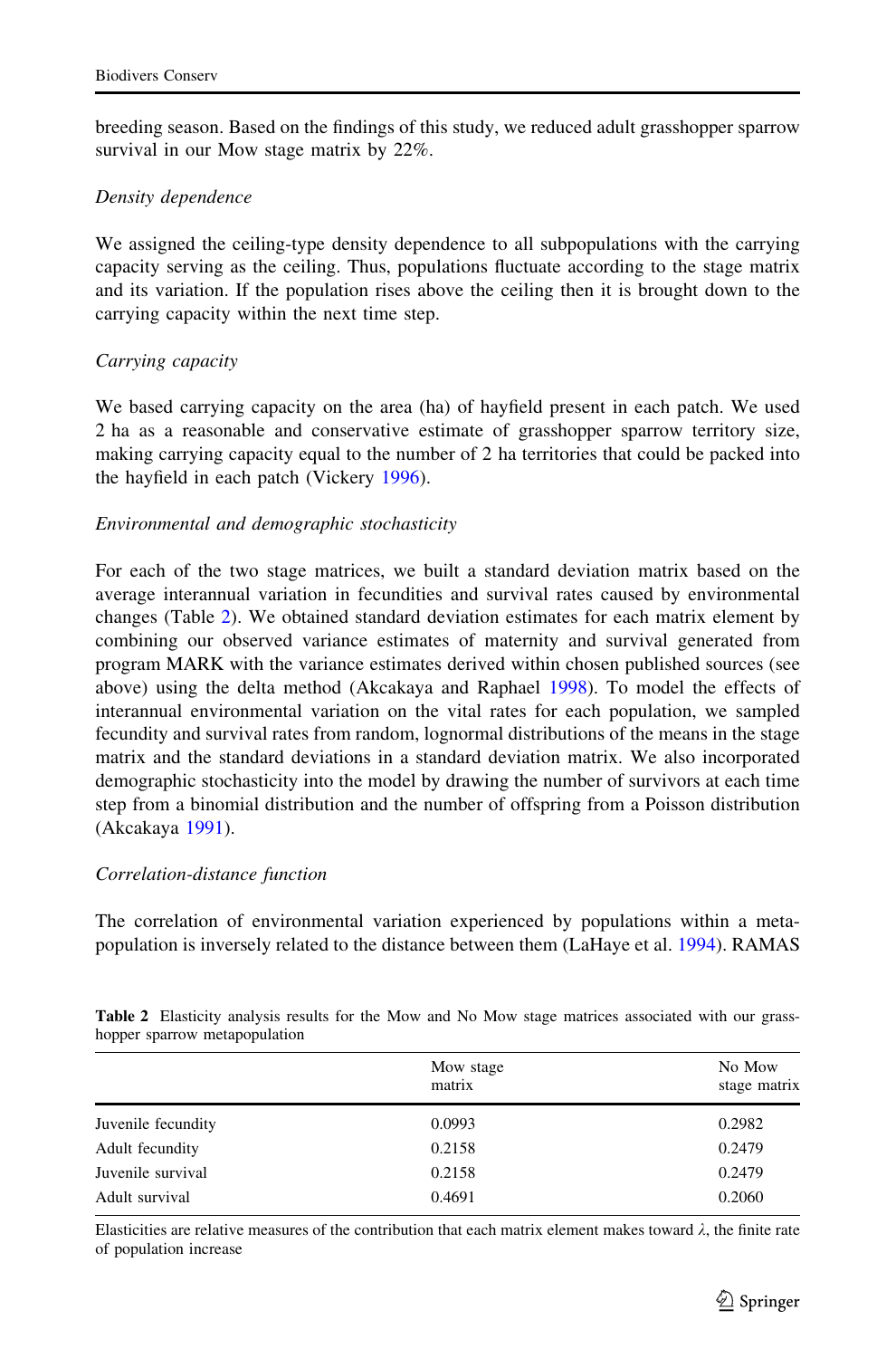GIS allowed us to specify correlations among growth rates of populations through a correlation-distance function,  $C = \exp(-D/b)$ , where C is the coefficient of correlation between the vital rates of two populations,  $D$  is the distance between the two populations, and  $b$  describes the rate at which correlation declines with increasing distance between populations. In our study area, the maximum distance between two populations was 38 km, which is a relatively short distance in terms of the spatial autocorrelation of environmental conditions. We detected high spatial autocorrelation of historical monthly rainfall amounts for June (National Weather Service  $2008$ ). Consequently, we used a high value of  $b(100)$ to simulate relatively high correlation of environmental variation among patches (LaHaye et al. [1994;](#page-13-0) Akcakaya and Atwood [1997\)](#page-13-0). We ran metapopulation simulations with lower values of b to determine how sensitive the model was to the correlation-distance function. Lower values of  $b$  had little effect on simulation outcomes so we report only on simulations with  $b = 100$ .

#### Dispersal

Dispersal refers to individuals moving from one population to breed within another and tends to occur at a higher rate between populations that are geographically close (Wolfenbarger [1949;](#page-14-0) Hill et al. [1996\)](#page-13-0). We used a dispersal-distance function that defined dispersal rates as a function of the distance between populations with the maximum dispersal distance being greater than the maximum distance between patches in our study area. Dispersal rate of grasshopper sparrows was also a function of age. Adults exhibit high site fidelity among years while almost all juveniles disperse, thus we defined adult dispersal rate as only 10% of the juvenile dispersal rate (Jones [2000\)](#page-13-0). Although grasshopper sparrows appear to be highly breeding-site fidelic (Jones [2000](#page-13-0)), birds can move great distances between or within breeding seasons. To determine the sensitivity of probability of metapopulation extinction to the dispersal-distance function, we ran simulations in which we increased and decreased dispersal rates by 10%. These changes in dispersal rates did not lead to a significant change in POE and thus all results are presented using our original dispersal function,  $y = 0.2 \cdot \exp(-x/10)$ .

# Modeling hayfield enrollment scenarios

To determine how increasing the amount of hayfield enrolled in no-mow management affects sparrow metapopulation viability, we simulated the CP Plains grasshopper sparrow metapopulation under five hayfield enrollment percentages. We labeled these as enrollment categories 1–5 where  $1 = 7-12\%$  of all hayfield in our study area enrolled in no-mow management,  $2 = 19-24\%, 3 = 31-36\%, 4 = 43-48\%, \text{ and } 5 = 55-60\%.$  Within each enrollment category, we ran 10 simulations. For each simulation, we randomly chose patches in the study area to be enrolled in no-mow management until we reached the desired proportion of enrolled hayfield. We assigned the No Mow stage matrix to each of the enrolled patches and the Mow stage matrix to the remaining patches. While total area of hayfield enrolled remained constant within each enrollment category, the number of hayfield patches enrolled varied. We set the total initial abundance of sparrows in the metapopulation at one-half carrying capacity (2,704 individuals). However, we spread these individuals between patches in a random fashion so that initial abundance of sparrows in each patch fell somewhere between 50 and 100% of that patch's carrying capacity.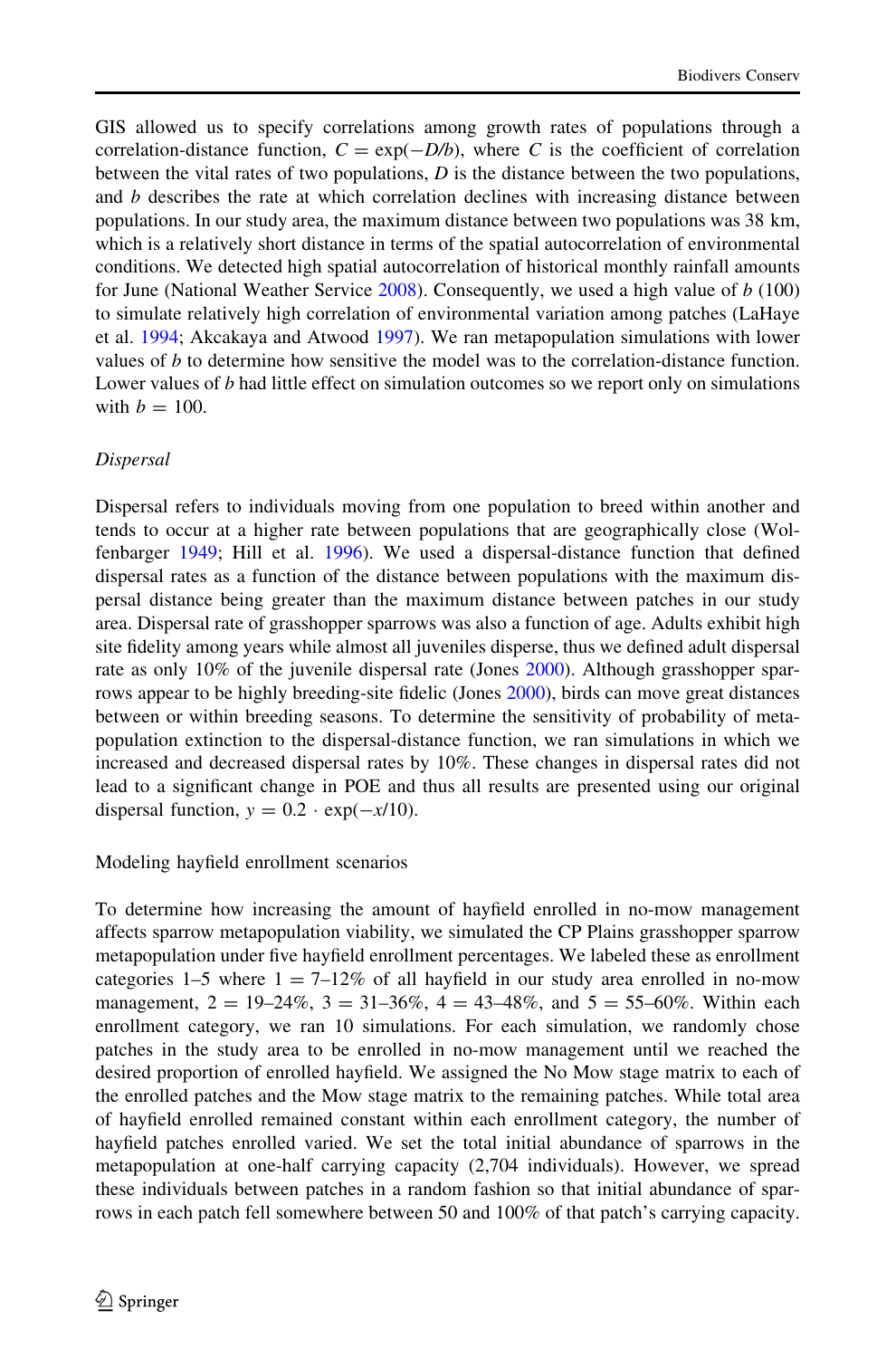These starting conditions did not vary across simulations. Each simulation projected metapopulation abundance and extinction risk at yearly increments for 50 years and was replicated 1,000 times. We used a quasi-extinction threshold of 100 individuals. We calculated the finite rate of increase  $(\lambda)$  and elasticities for each stage matrix.

We ran model simulations under the following assumptions: (1) habitat quality was equal among enrolled hayfields and equal among non-enrolled hayfields, (2) the enrollment status (enrolled or non-enrolled) of a hayfield did not change at any time during the 50 year simulation period, (3) the composition of the surrounding matrix did not change during the 50 year simulation period, and (4) the matrix consisted of only one habitat type and that habitat was unsuitable for grasshopper sparrow breeding.

Modeling ecological sink removal scenarios

In our simulations above, even at high percentages of hayfield enrollment, mowed fields persist in the landscape. We wanted to determine the effect of the continued presence of these sink populations on grasshopper sparrow metapopulation persistence. Thus, we randomly selected 1 simulation out of the 10 from each enrollment category above and re-ran it with 10, 25, and 40% of the unenrolled mowed hayfield area removed from the landscape. Prior to running each simulation, we randomly deleted sink (i.e. mowed hayfield patches) from the landscape until the amount of area deleted reached the desired proportion (10, 25, or 40%). Deleting these unenrolled patches effectively removed sink habitat from the landscape while leaving the amount of enrolled source habitat intact. All other parameters in each simulation remained the same.

### **Results**

The finite rate of increase  $(\lambda)$  for the Mow stage matrix was 0.73, thus indicating a steadily declining metapopulation. Elasticity analysis indicated that survival rate of adults made the largest contribution to  $\lambda$  (Table [2](#page-6-0)). Lambda for the No Mow stage matrix was 1.41 indicating a rapidly expanding metapopulation, with returning juvenile fecundity having the largest elasticity (Table [2](#page-6-0)).

Using these values as the basis for evaluating the effects of enrolling larger percentages of land in grassland conservation programs, we evaluated the effect of increasing enrollment on probability of metapopulation extinction. The probability of extinction (POE) decreased with increasing proportion of hayfield enrolled in nomow management (Fig. [2](#page-9-0)). However, there was an apparent threshold at enrollment category 4 (i.e. 43–48% of all lands enrolled) after which POE decreased considerably (Fig. [2\)](#page-9-0).

Probability of metapopulation extinction also decreased with increasing numbers of patches enrolled in no-mow management (Fig. [3](#page-9-0)). This relationship was not solely due to the fact that, within enrollment categories, simulations with a larger proportion of enrolled hayfield area also generally had a larger number of enrolled patches. Rather, number of enrolled patches had an independent effect on probability of extinction. To illustrate this point we ran three additional simulations. In the first simulation, we kept the total area of enrolled hayfield low (falling within category 1), but we enrolled as many hayfield patches as possible in no-mow management. This effort effectively removed the positive relationship between number of enrolled patches and total area enrolled. The POE for this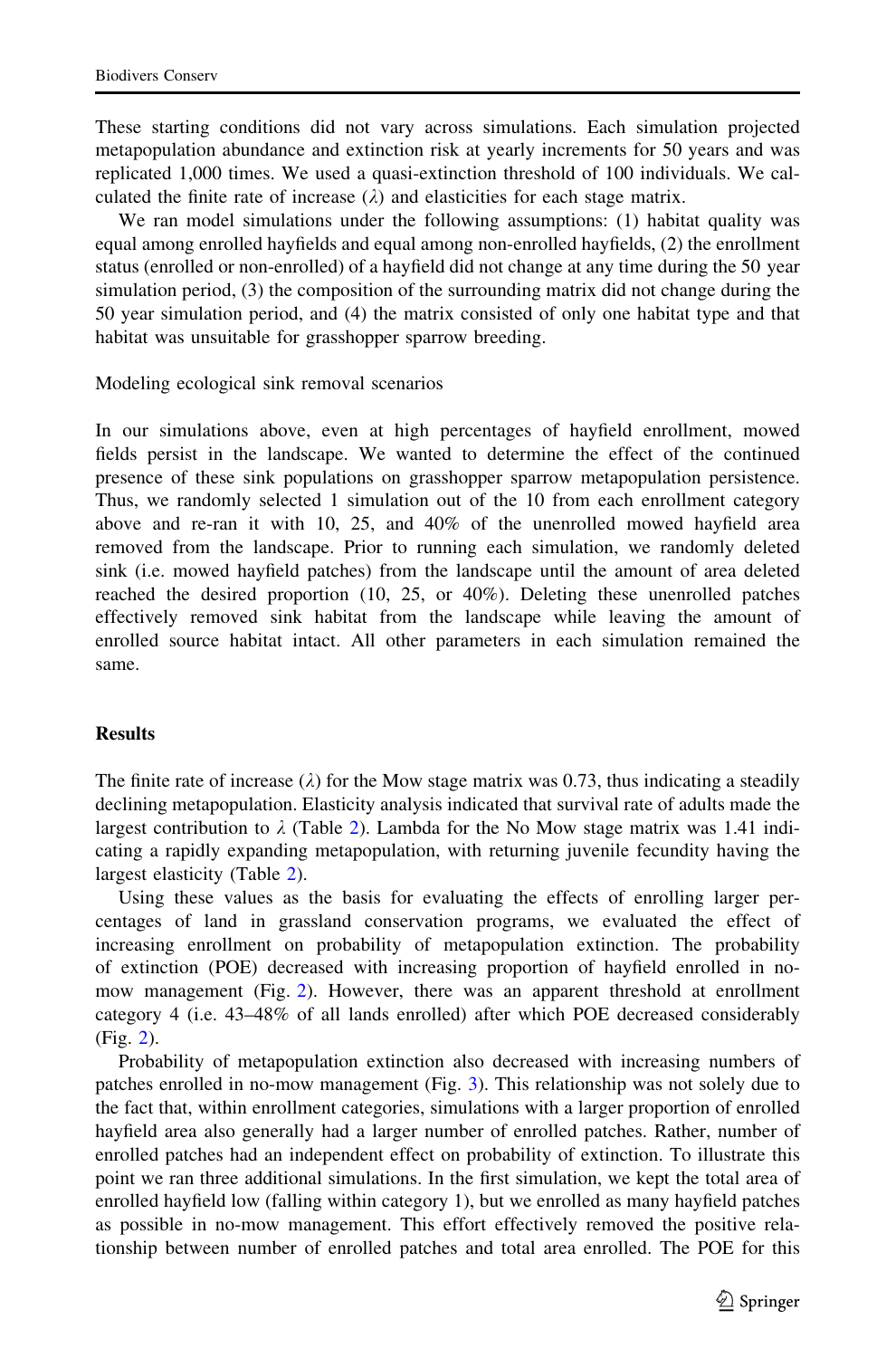<span id="page-9-0"></span>

Fig. 3 Probability of extinction as a function of number of hayfield patches enrolled in no-mow management for a total of 53 simulations of the New Jersey Central Piedmont Plains grasshopper sparrow metapopulation. Ten simulations were run in each of five hayfield enrollment categories 1–5. The simulation where we minimized the number of grassland patches (subpopulations) enrolled within enrollment category 1 is represented by 1A. Simulations where we maximized the number of grassland patches (subpopulations) enrolled within categories 3 and 4 are represented by 2A and 3A, respectively

simulation was low relative to the other simulations in this category, and was only slightly higher than the POE for simulations with the same number of patches but in higher enrollment categories (Fig. 3). In the second and third simulations we produced the opposite effect by enrolling the fewest patches possible in no-mow management while keeping the percent enrollment relatively higher (falling within enrollment categories 3 and 4). The probabilities of extinction associated with these simulations were high despite their being within the higher enrollment categories (Fig. 3), and indeed were similar to those of simulations in the lower enrollment categories. These additional simulations illustrated the distinct and inverse relationship between number of patches enrolled in delayed mowing management and probability of extinction.

# Ecological sink removal

Finally, we were interested in the effect on probability of metapopulation extinction of the mowed hayfields that persist in the landscape after the enrollment percentage was met. Within each enrollment category, probability of extinction of the CP Plains grasshopper sparrow metapopulation decreased as more ecological sink habitat (mowed hayfield) was deleted from the landscape (Fig. [4\)](#page-10-0). The effect of deleting sink habitat was highest in the lowest percentage enrollment categories, with decreasing influence as enrollment percentages increased. At the category 5 enrollment (55–60%), the deletion of sink habitat essentially had no effect on POE.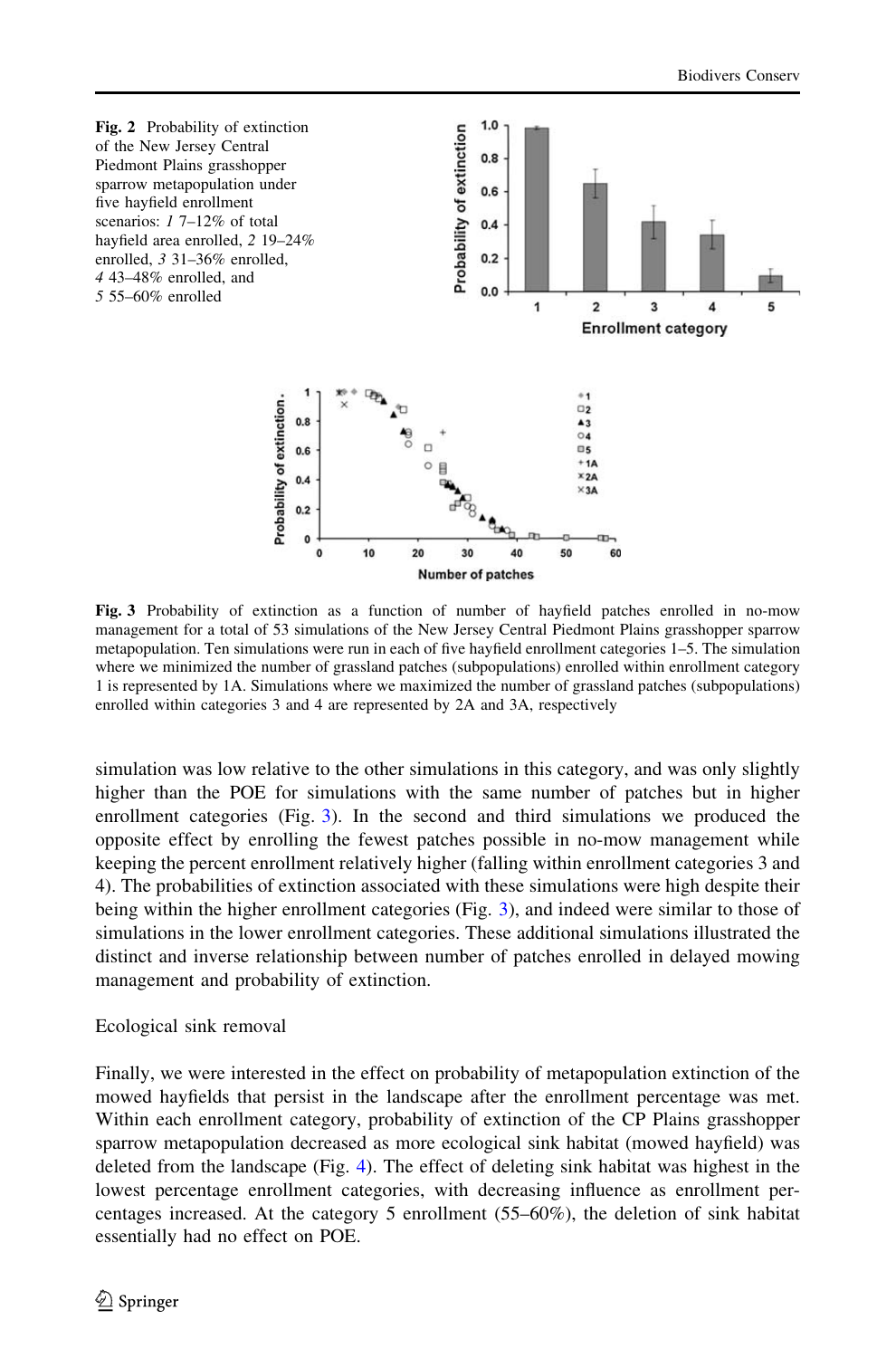<span id="page-10-0"></span>

Fig. 4 Probability of extinction of the grasshopper sparrow metapopulation in response to three scenarios of ecological trap habitat removal: 10% of trap area removed, 25% removed, and 40% removed (original simulations from Fig. [3](#page-9-0)). Trap removal scenarios were simulated separately within each enrollment category

### **Conclusion**

Our results clearly indicate a positive effect on grasshopper sparrow metapopulation persistence achieved by enrolling grassland in a delayed mowing management program. Probability of extinction decreased 58% when moderate levels of farmland enrollment are achieved (category 3, 31–36%) and was reduced to less than 10% at our highest enrollment (category 5, 55–60%). Where conservation funds are limited and landowners are not always willing to participate in set-aside programs, this relationship is encouraging as it demonstrates that extinction risk can be substantially reduced without having to protect or manage all or even most remaining grassland habitat in the landscape.

Grasshopper sparrow metapopulation persistence was not strictly a function of the total amount of land enrolled as we also found an inverse relationship between the number of patches enrolled and probability of extinction. This relationship became particularly evident when we ran an additional simulation within enrollment category 4 (43–48% of hayfield enrolled) that contained the lowest possible number of enrolled patches. Reducing the number of patches enrolled from an average of 28 down to 5, lead to a marked increase in POE from 8 to 91%. This relationship is a result of the non-enrolled hayfields acting as ''equal-preference'' ecological traps (Robertson and Hutto [2006\)](#page-14-0). Sparrow population growth  $(\lambda)$  for non-enrolled hayfields is less than one (therefore functioning as a sink) and our model assumes that all hayfields (enrolled or non-enrolled) appear equally suitable to grasshopper sparrows when they are selecting breeding sites. Thus, sparrows are choosing to nest in hayfields that are sinks. Hayfield enrollment not only creates a source population, but it also simultaneously removes a sink population from the metapopulation resulting in an increase in population persistence.

However, we found that an increase in enrolled hayfield area is not always necessary to increase grasshopper sparrow persistence. Un-enrolled hayfields that persists in the landscape after a target percentage of overall enrollment is met tends to suppress the positive response of the entire metapopulation to conversion of some patches into sources. This result stems from sink habitat functioning as traps, and thus as we removed more sink/trap patches from the landscape, the probability of extinction decreased. This effect diminished with increasing enrollment, as POE remained consistently low in the higher enrollment categories even when relatively large numbers of sink/trap patches were removed. In addition, we found that the threshold of persistence was reduced by 36% when a third or more of the traps were removed. These trends suggest that metapopulation persistence can be achieved at a lower level of enrollment if non-enrolled, trap hayfields are removed from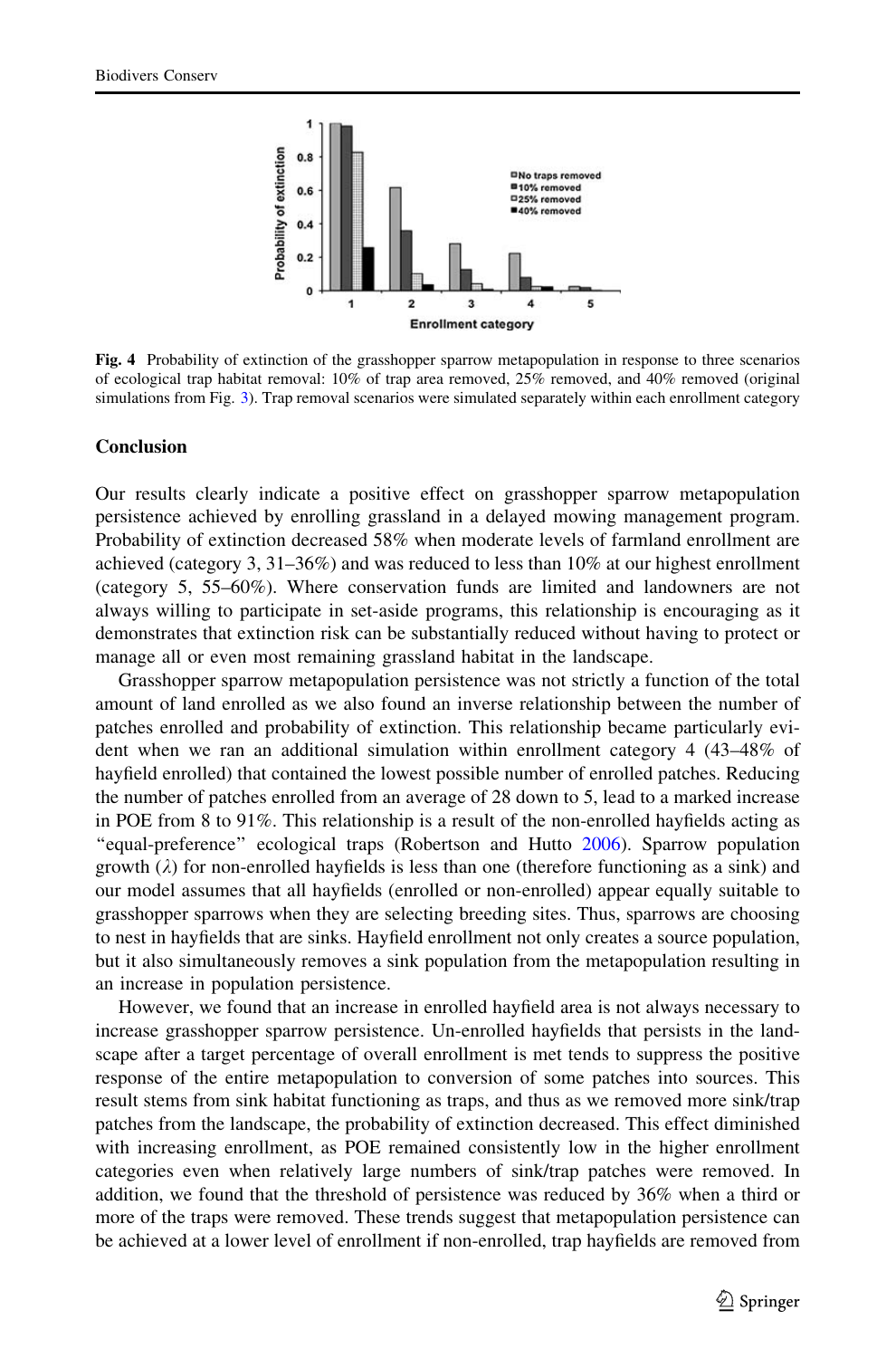the landscape. Put another way, our results suggest that conservationists can get more 'biological bang for their buck' by enrolling a smaller percentage of the total hayfield in a landscape while also removing non-enrolled hayfields, which function as ecological traps.

One explanation for this result is related to juvenile dispersal. Juveniles disperse to both source and sink patches, as both types of patches are equally attractive at the onset of the breeding season. The greater the proportion of sink/trap habitat in the landscape, the greater the probability that a dispersing juvenile will select a sink/trap opposed to a source. By definition, individuals in sink/trap habitat do not contribute to future population abundance. However, as sink habitat is removed from the landscape, there is a greater probability that a dispersing juvenile will select a source patch. These individuals, if they establish a territory, make a greater reproductive contribution to the population than individuals in sink patches. In addition, even if they do not establish a territory and reproduce, they will have a higher probability of survival in the enrolled patch and thus may live to breed in a subsequent year. This effect is particularly pronounced under conditions where source patches are below their carrying capacity, as evinced by the higher effect of removing sink habitat within our simulations with low overall hayfield enrollment.

One way in which a sink/trap hayfield can be removed from the landscape is to convert it to a non-hayfield land use, such as cropland or housing. It would be premature, however, to construe these results as justification for widespread land conversions of non-enrolled hayfields. Our model did not account for edge effects, which may vary according to the land use of adjacent patches and species composition of the predator community in the area (Johnson and Temple [1990;](#page-13-0) Ribic et al. [2009\)](#page-14-0). If edge effects do exist in our study area, then our model underestimated the amount of enrolled hayfield necessary to achieve grasshopper sparrow metapopulation persistence as maternity and/or survival rates may be lower in smaller hayfields. Further, in a dynamic landscape such as the agricultural-urban one we modeled, it is essential to have a 'hayfield reserve' from which fields can be enrolled in the event that additional grassland bird habitat is necessary to maintain a metapopulation.

Our results demonstrate the importance to grassland bird population persistence of removing or minimizing ecological trap habitat and the need to create a means of doing so that does not involve development. Perlut et al. ([2006\)](#page-13-0) found that early-hayed (mid-June) fields were functioning as ecological traps in a savannah sparrow metapopulation as firsttime breeders and immigrants disproportionately selected these fields over late-hayed fields as breeding habitat. The authors suggested that early-hayed fields have a unique physical appearance in the spring due to fall mowing and novice breeders may perceive this appearance as indicative of high quality habitat. If this holds true for grasshopper sparrows as well, perhaps individuals would be discouraged from selecting trap habitat for breeding if there were a ''pre-season'' mow in mid to late April before the traditional first harvest that usually occurs in late May and early June. Changing the physical structure of hayfields through mowing just prior to the arrival of grasshopper sparrows may affect their breeding site selection. Arrival and first egg dates of other grassland bird species in the region should be considered when planning a pre-season mowing date. We do not know if this type of management would discourage birds from nesting in hayfields which function as ecological traps, however, research exploring this and other potential ways to minimize the attractiveness of hayfields acting as population sinks will prove very beneficial to grassland bird conservation.

Of course all conclusions from models are dependent on the assumptions made. Our model is relatively insensitive to dispersal distances and degree of environmental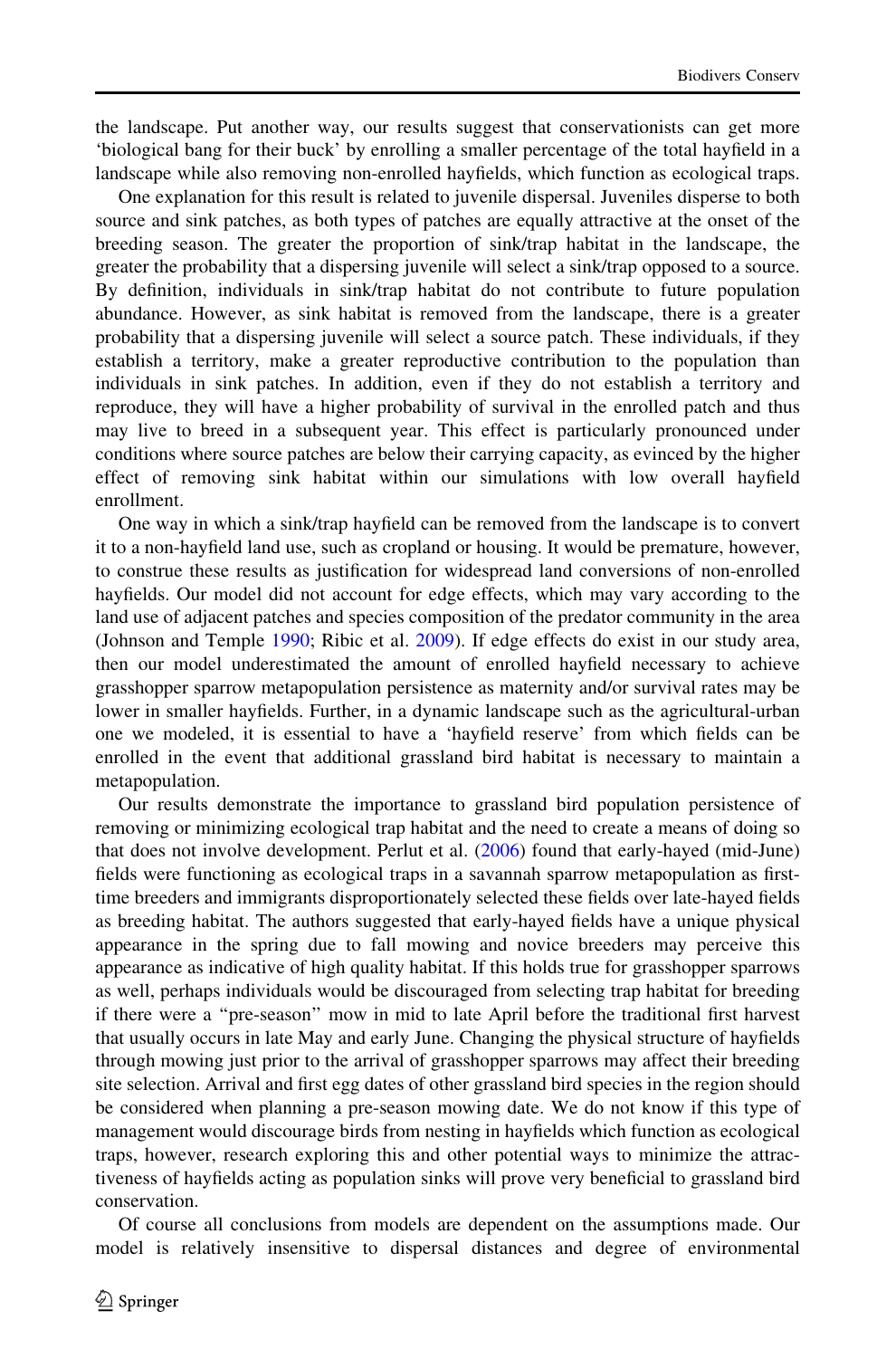stochasticity, but this is likely a consequence of modeling a relatively small spatial extent. Thus our results may not hold when considering metapopulations that function over a larger spatial scale. Our model is, however, very sensitive to adult survival (mowed fields) and returning juvenile maternity (un-mowed fields) rates. This result emphasizes the need to collect data on survival and maternity rates for grasshopper sparrow populations that exist in mowed hayfields to increase the predictive accuracy of our metapopulation model. This point is particularly relevant since we had to rely on information from a surrogate species to estimate the effects of early-season mowing on grasshopper sparrow survival and fecundity. It is unknown to what extent the effects of early-mowing on grassland bird survival and fecundity are species- or region-specific and thus it is difficult to estimate the extent to which our results are biased. However, there is no doubt that models such as ours would benefit greatly from the direct study of how grasshopper sparrows respond to different hayfield mowing regimes.

The vital rates used in a population model will inevitably affect the outcome. In our case, higher survival and fecundity would lead to a lower risk of extinction. Our field workbased estimate of nest success was higher than the range of estimates we found in the literature. However, we found very little evidence of nest predation in a follow up study of nest success that used artificial nests within our study area. We believe this relatively high rate of nest success is due to the degraded condition of adjacent forest patches supporting few predators.

Finally, we modeled the New Jersey Central Piedmont Plains as a static landscape in terms of management; enrolled patches remained so throughout the 50-year time interval of our projections, and non-enrolled hayfields consistently functioned as ecological traps. In reality, however, agricultural landscapes are quite dynamic and thus the manner in which hayfields are managed very likely changes through time (Perlut et al. [2006](#page-13-0)). For example, we have noticed that several non-enrolled hayfields are not mowed until late June or July because of other on-farm logistics that take priority over mowing. As a result, those non-enrolled hayfields likely function as source habitat in some years and traps in other years. Incorporating this temporal variability in hayfield quality into a model such as ours would be a worthwhile next step. It may also be interesting to incorporate the preference of first-time breeders and immigrants for early-hayed fields as was documented for savannah sparrows by Perlut et al. ([2008b](#page-14-0)) as it is closely tied to the temporal variability in hayfield quality.

Private landowner incentive programs are a key component in the conservation of grassland birds in North America and our model provides a practical and adaptable way to assess the relative effects of management scenarios on grassland bird metapopulation persistence. We were able to determine which parameters were most influential on subpopulation dynamics and therefore warrant more study in the field. We also found our model to be extremely useful in generating new hypotheses to be tested in the field or in another model. Our next goal is to consider explicitly the spatial configuration of the enrolled hayfields on metapopulation persistence.

Acknowledgments We thank Brian Clough, Matthew Sileo, Tabby Fenn, Thom Almendinger, and Ryan Sklar for their participation in field data collection. We thank Troy Ettel for input on the logistics of farm enrollment and other insights into management. Partial funding for this work was provided by the Duke Farms Foundation and Rutgers University to JLL.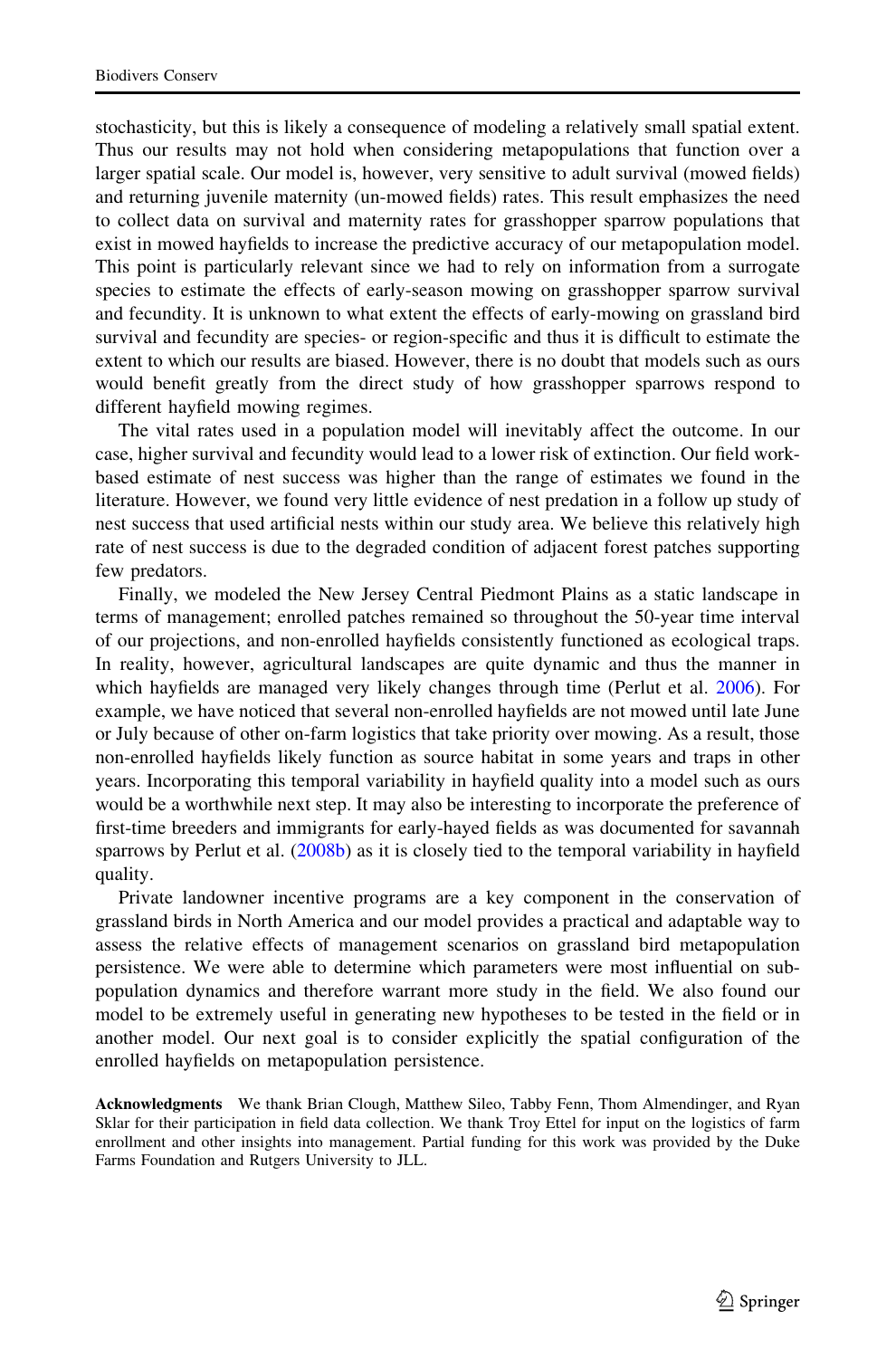#### <span id="page-13-0"></span>**References**

Akcakaya HR (1991) A method for simulating demographic stochasticity. Ecol Model 54:133–136

- Akcakaya HR, Atwood JL (1997) A habitat-based metapopulation model of the California gnatcatcher. Conserv Biol 11:422–434
- Akcakaya HR, Raphael MG (1998) Assessing human impact despite uncertainty: viability of the northern spotted owl metapopulation in the northwestern USA. Biodivers Conserv 7:875–894
- Askins RA, Chavez-Ramirez F, Dale BC, Haas CA, Herkert JR, Knopf FL, Vickery PD (2007) Conservation of grassland birds in North America: understanding ecological processes in different regions. Ornithol Monogr 64:1–46
- Barbarika A (2007) Conservation Reserve Program summary and enrollment statistics, Fiscal Year 2007. [http://www.fsa.usda.gov/Internet/FSA\\_File/annual\\_consv\\_2007.pdf](http://www.fsa.usda.gov/Internet/FSA_File/annual_consv_2007.pdf)
- Bollinger EK, Bollinger PB, Gavin TA (1990) Effects of hay-cropping on eastern populations of the bobolink. Wildl Soc Bull 18:142–150
- Brennan LA, Kuvlesky WP (2005) North American grassland birds: an unfolding conservation crisis? J Wildl Manag 69:1–13
- Donovan TM, Thompson FR III, Faaborg J, Probst JR (1995) Reproductive success of migratory birds in habitat sources and sinks. Conserv Biol 9:1380–1395
- Ernst T, Wallace GN (2008) Characteristics, motivations, and management actions of landowners engaged in private land conservation in Larimer County Colorado. Nat Areas J 28:109–120
- Gates JE, Gysel LW (1978) Avian nest dispersion and fledging success in field-forest ecotones. Ecology 59:871–883
- Gill DE, Blank P, Parks J, Guerard JB, Lohr B, Schwartzman E, Gruber JG, Dodge G, Rewa CA, Sears HF (2006) Plants and breeding bird response on a managed Conservation Reserve Program grassland in Maryland. Wildl Soc Bull 34:944–956
- Hasse J, Lathrop RG (2008) Tracking New Jersey's dynamic landscape: urban growth and open space loss 1986–1995–2002. Center for Remote Sensing and Spatial Analysis, Rutgers University, New Brunswick. <http://www.crssa.rutgers.edu/projects/lc/urbangrowth/>
- Herkert JR (1994) The effects of habitat fragmentation on midwestern grassland bird communities. Ecol Appl 4:461–471
- Hill J, Thomas C, Lewis O (1996) Effects of habitat patch size and isolation on dispersal by *Hesperia* comma butterflies: implications for metapopulation structure. J Anim Ecol 65:725–735

Johnson DH, Igl LD (2001) Area requirements of grassland birds: a regional perspective. Auk 118:24–34

- Johnson RG, Temple SA (1990) Nest predation and brood parasitism of tallgrass prairie birds. J Wildl Manag 54:106–111
- Jones A (2000) Grasshopper sparrow (Ammodramus savannarum) metapopulation dynamics and conservation strategies in Massachusetts. Masters thesis, University of Massachusetts, Amherst, MA
- Kabii T, Horwitz P (2006) A review of landholder motivations and determinants for participation in conservation covenanting programmes. Environ Conserv 33:11–20
- Kershner EL, Bollinger EK (1996) Reproductive success of grassland birds at east-central Illinois airports. Am Midl Nat 136:358–366
- Knight RL (1999) Private lands: the neglected geograph. Conserv Biol 13:223–224
- LaHaye WS, Gutierrez RJ, Akcakaya HR (1994) Spotted owl metapopulation dynamics in southern California. J Anim Ecol 63:775–785
- Mattison EHA, Norris K (2005) Bridging the gaps between agricultural policy, land-use and biodiversity. Trends Ecol Evol 20:610–616
- Mayfield HF (1975) Suggestions for calculating nest success. Wilson Bull 87:456–466
- McCoy TD, Ryan MR, Kurzejeski EW, Burger LW (1999) Conservation Reserve Program: source or sink habitat for grassland birds in Missouri? J Wildl Manag 63:530–538
- Murphy MT (2003) Avian population trends within the evolving agricultural landscape of eastern and central United States. Auk 120:20–34
- National Weather Service (NWS) (2008) Cooperative Observer Program precipitation data. Obtained from the Office of the New Jersey State Climatologist, Rutgers University. [http://climate.rutgers.](http://climate.rutgers.edu/stateclim_v1/monthlydata/index.html) [edu/stateclim\\_v1/monthlydata/index.html](http://climate.rutgers.edu/stateclim_v1/monthlydata/index.html). Accessed 19 September 2008

Norment C (2002) On grassland bird conservation in the Northeast. Auk 119:271–279

- Pejchar L, Press DM (2006) Achieving conservation objectives through production forestry: the case of the Acacia koa on Hawaii Island. Environ Sci Policy 9:439–447
- Perlut NG, Strong AM, Donovan TM, Buckley NJ (2006) Grassland songbirds in a dynamic management landscape: behavioral responses and management strategies. Ecol Appl 16:2235–2247